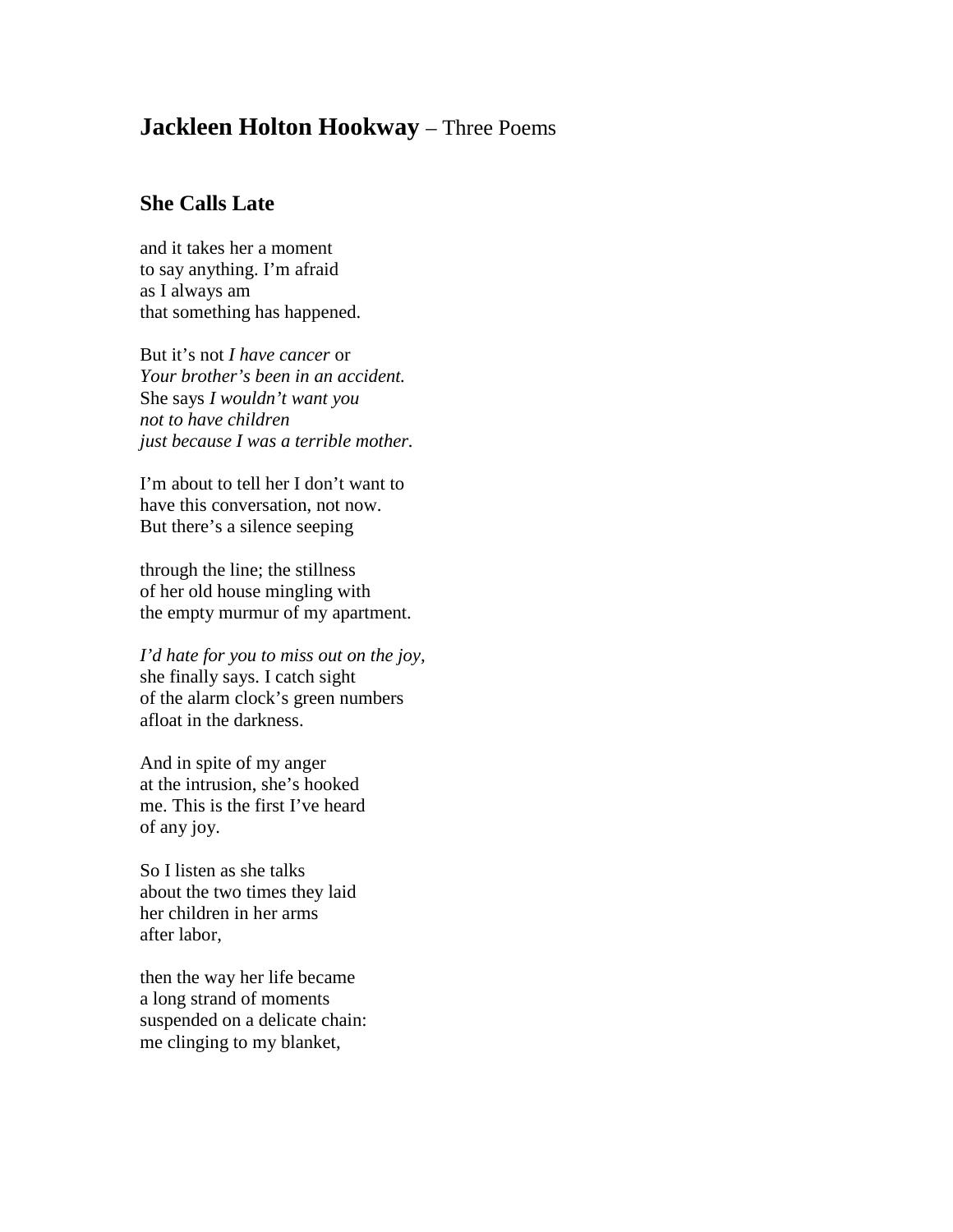Donnie swimming through an underworld of sleep, his lips puckering like a fish. I glance at the clock again, tell her I have to go. It's late. I've got work tomorrow. I place

the phone back in its cradle, close my eyes, willing away the room's quiet hum, the glowing numbers.

## **Triple Truck Stop**

Granddad left Donnie and I alone in the truck to wait for Mom, who had been away all summer at school. Sitting in the hot cab, trying not to listen to the braying cows in the trailer, our anticipation began to melt into boredom with its familiar smell of desert dust and canned tobacco. When she finally stepped between the rolled-down window and the sun, her brown hair was rimmed with burning

light and relief. She hugged us fiercely, as if it hadn't been her choice to send us off to Grandma and Granddad's ranch. Then the three of us, our long-legged shadows holding hands, walked around the truck stop, looking for Granddad. Outside the diner after hamburgers and ice cream,

we met a smiling man who lifted us up into his shiny, black rig. We fiddled with the CB radio, pulled on the bellowing horn while he chatted with Mom until she called to us in her mad voice the one we hadn't heard in months to come down, then quickly led us away from the grinning trucker.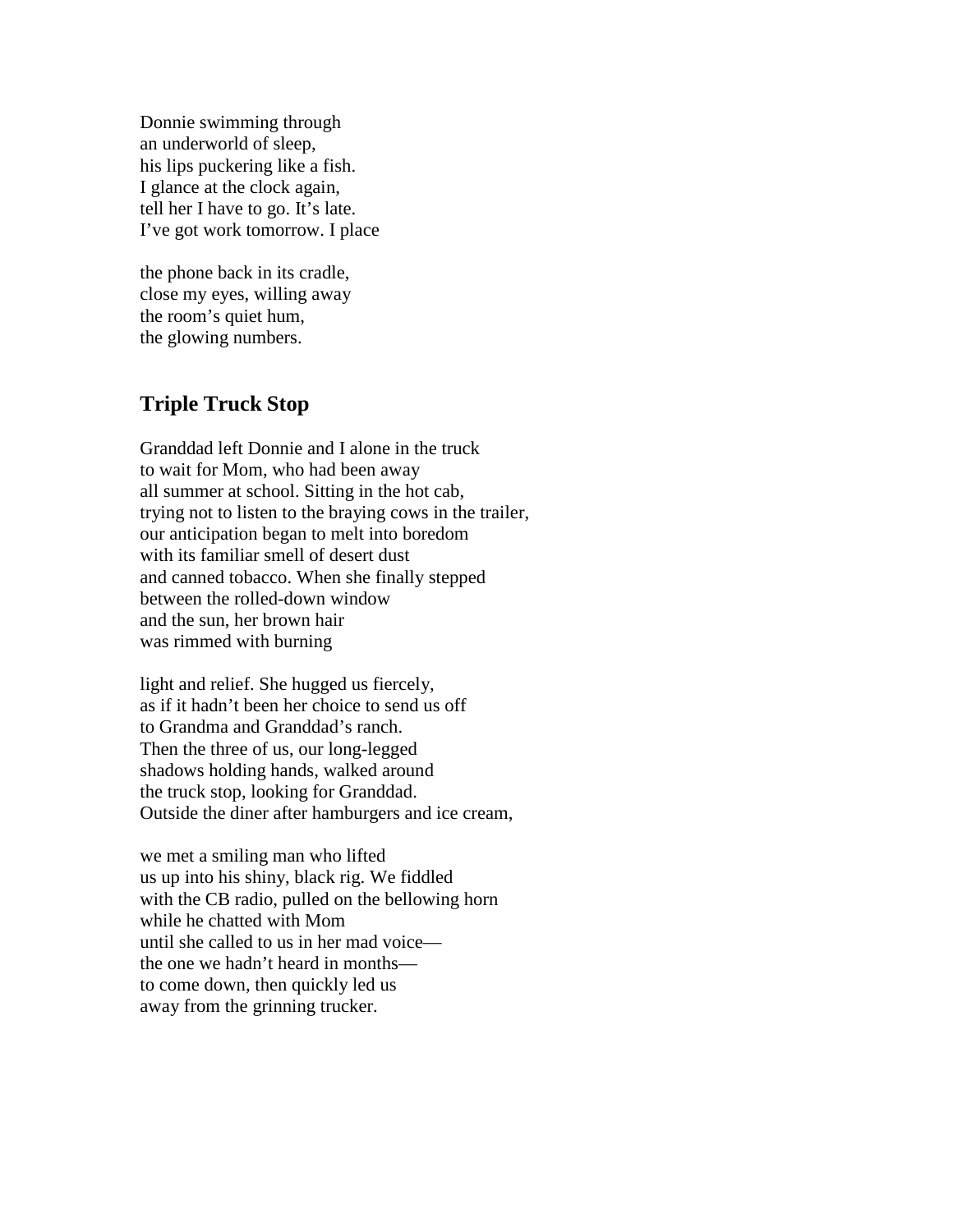As the sun slid down the other side of the sky, we circled the grounds again. A sign on a little building caught my eye: The Candy Shop. Can we go in? I asked. Mom nodded, but behind the door, no candy,

only some ladies in their underwear. Mom said *Oops, we thought you'd have sweets*. Life was full of promises like that. We walked around a little longer until there was nothing left to do but go back to the truck and those cows who seemed to know where it was headed, and wait for Granddad.

## **The Distance**

Once nearly six feet tall, a beauty contestant, my mother's grown smaller since my last visit, now huddling her shoulders as she walks.

When she leaves my brother's house and we're slumped over our bottles, scanning

through the channels of nothing on TV, I tell him I can't believe how skinny she's gotten. He nods,

takes another drink. But he's the one who's been watching it happen. *And she's so pale*,

I say. I haven't been back in three years. I look at him again, my baby brother, the tiny pewter skulls boring into his earlobe and eyebrow, the steel-colored shoots

coming up through the brown in his goatee. I wonder if he's noticed the changes in me, the details I study in the mirror.